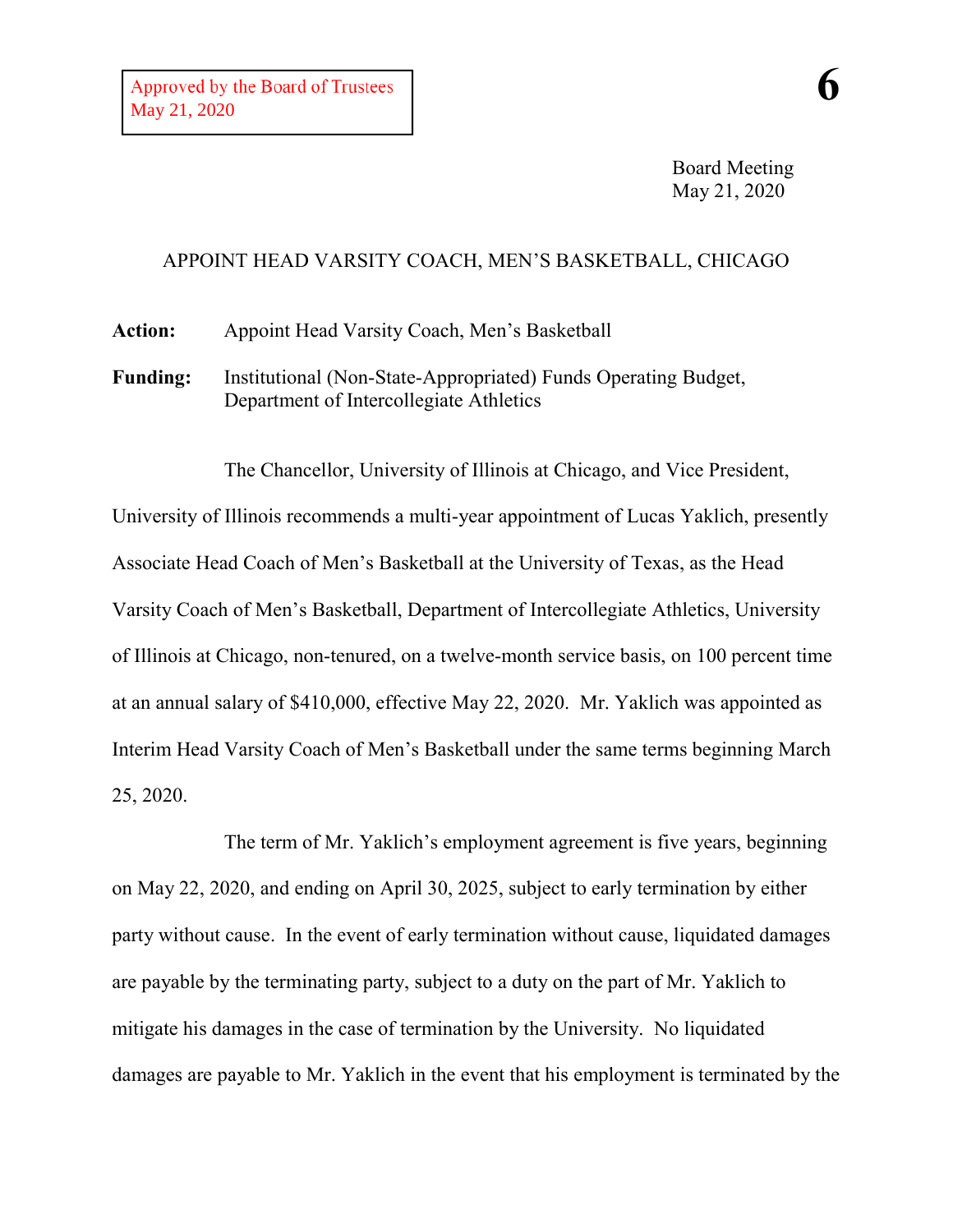University for cause.

This appointment follows a national search. This recommendation is made with the advice of Director of Intercollegiate Athletics, supported by the executive search firm Parker Executive Search, and University personnel.

Mr. Yaklich will be eligible to receive incentive compensation for achieving specific academic and athletic goals as determined in advance by the Chancellor and Director of Athletics. He will be eligible for full standard benefits on the same terms as provided by the University to all academic professional employees, with contributions and benefit amounts based upon the base salary where relevant. Additional compensation will be paid from revenue generated from external sources. Mr. Yaklich's base salary will be funded by the institutional funds operating budget of the Department of Intercollegiate Athletics which are non-state-appropriated funds.

Mr. Yaklich will succeed Steve McClain, whose contract ended on March 13, 2020.

The Board action recommended in this item complies in all material respects with applicable State and federal laws, University of Illinois Statutes, the General Rules Concerning University Organization and Procedure, and the Board of Trustees policies and directives.

The President of the University concurs.

(A biographical sketch follows.)